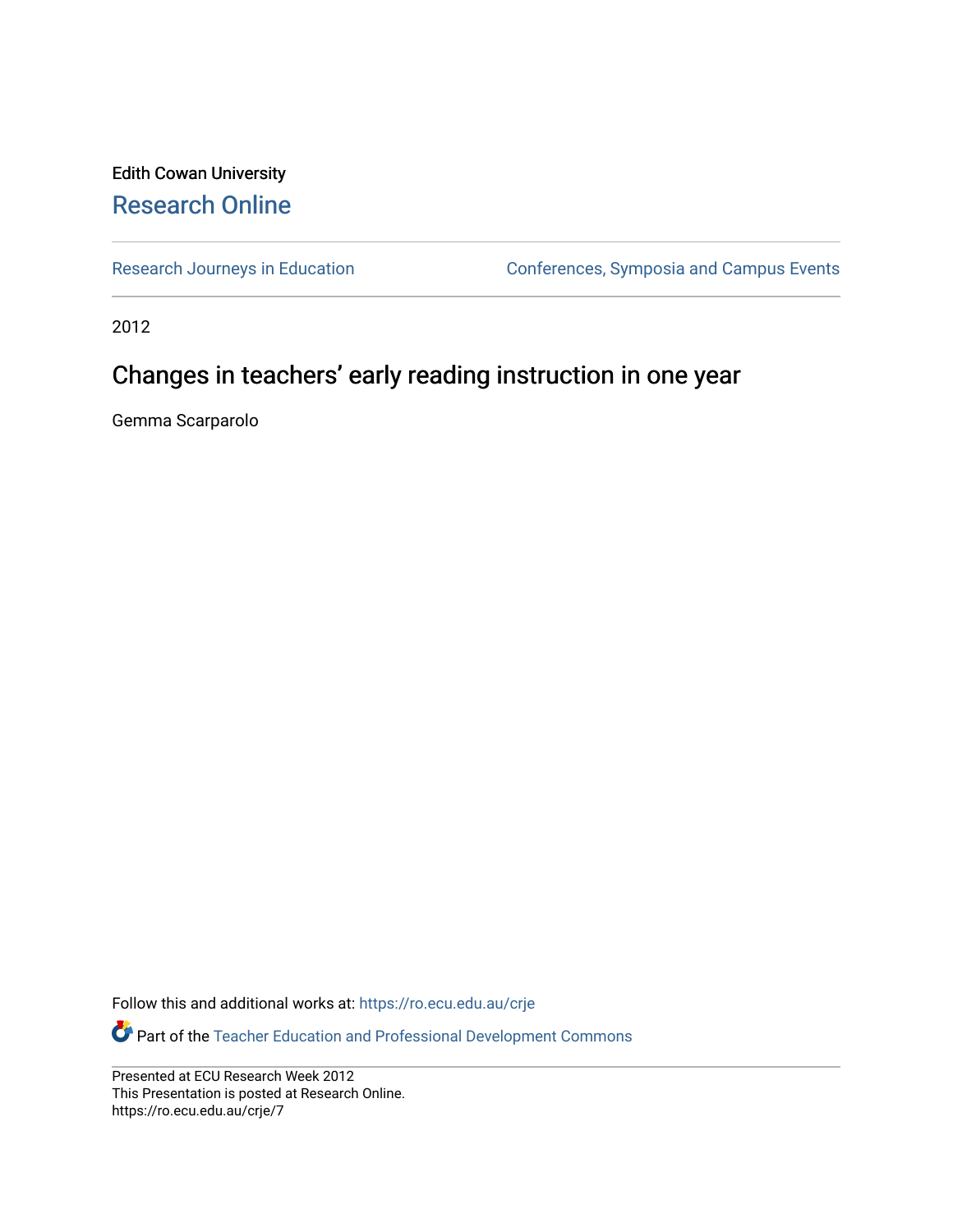

## **Changes in teachers early ' early**  reading instruction in one year

**Gemma Scarparolo**

**Supervisors: Lorraine Hammond and Tony Fetherston**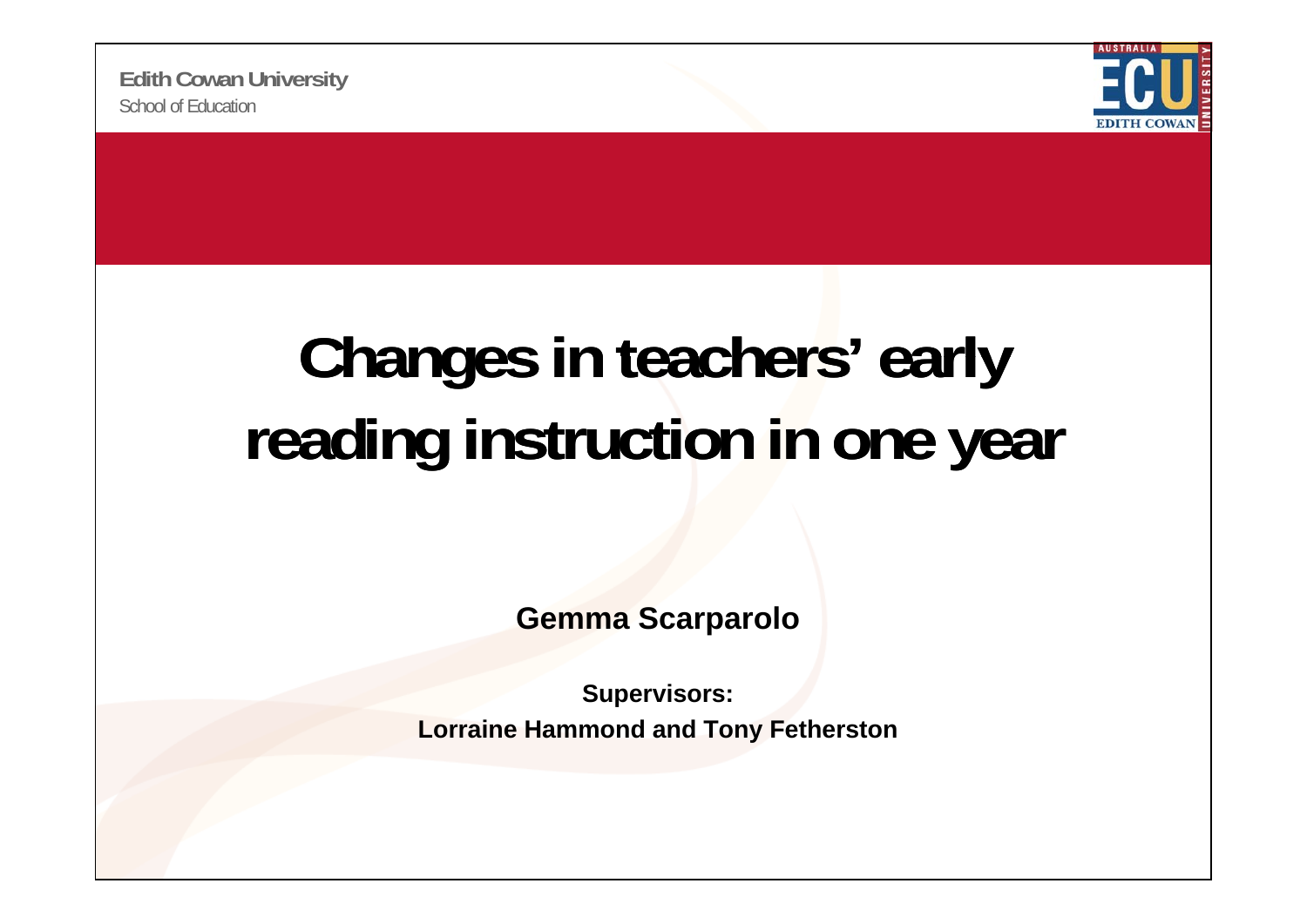

## **Aim of the Study**

- 1. Determine the teachers' knowledge and understanding of phonological awareness and phonics
- 2. Document the effectiveness of teachers' instruction in teaching phonological awareness and phonics using a Teacher Observation Rubric which includes elements from the Theory of Instruction and Direct Instruction.
- 3. Provide professional development, mentoring, coaching and feedback to teachers before, during and after each observation throughout the year
- 4. Document the effectiveness of the professional development model
- 5. Determine whether teachers' knowledge and beliefs about teaching reading, phonics and phonological awareness changes as a result of the professional development and using using *Let s' Decode*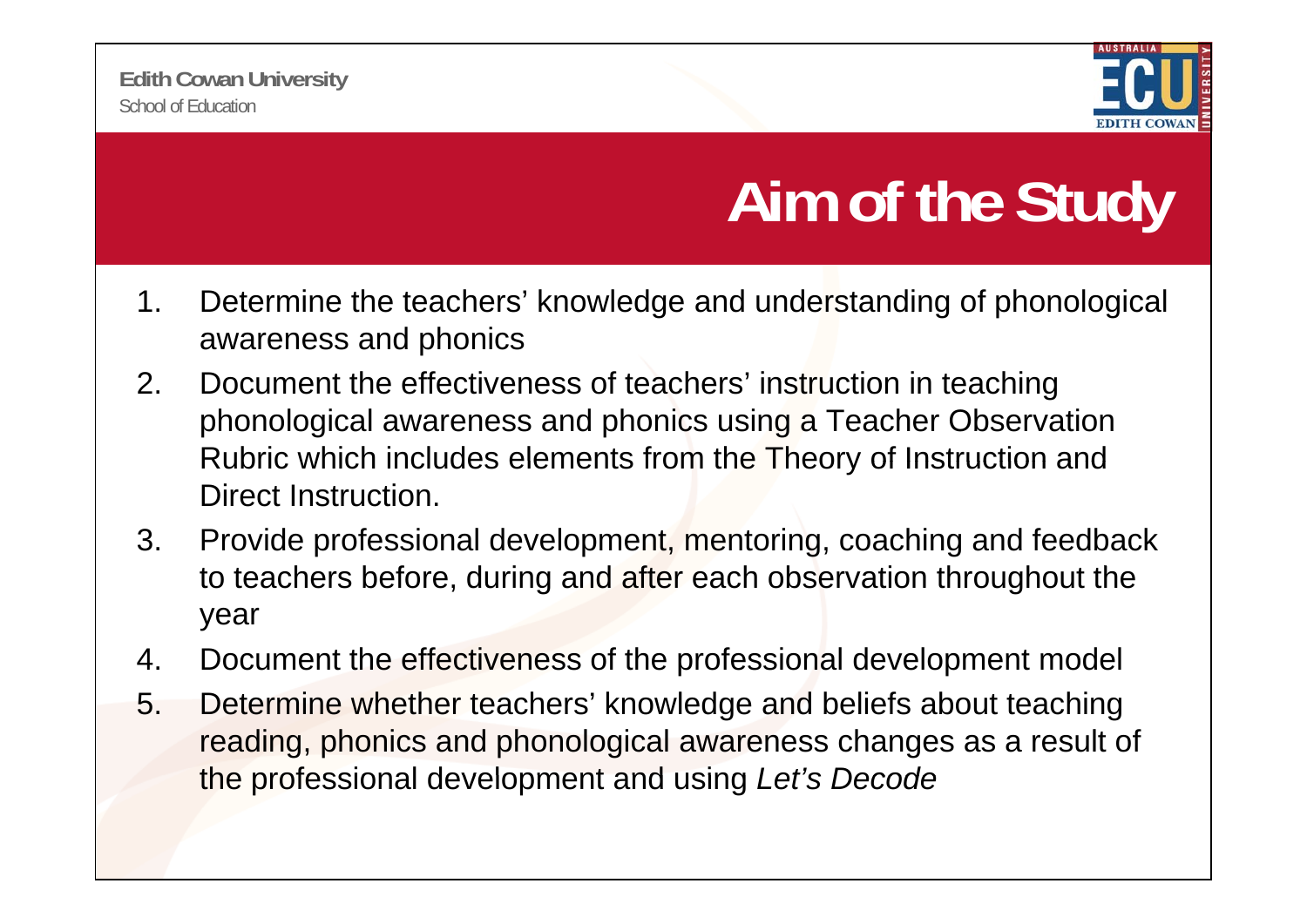

## **Research Questions**

- 1. What do the participants know (pre and post) about phonological awareness and phonics?
- 2. What do teachers believe about reading instruction (pre and post) participating in the professional development and coaching?
- 3. Do teachers change their language of instruction when teaching phonological awareness and phonics?
- 4. Is the professional development model seen to be effective and purposeful by the teachers?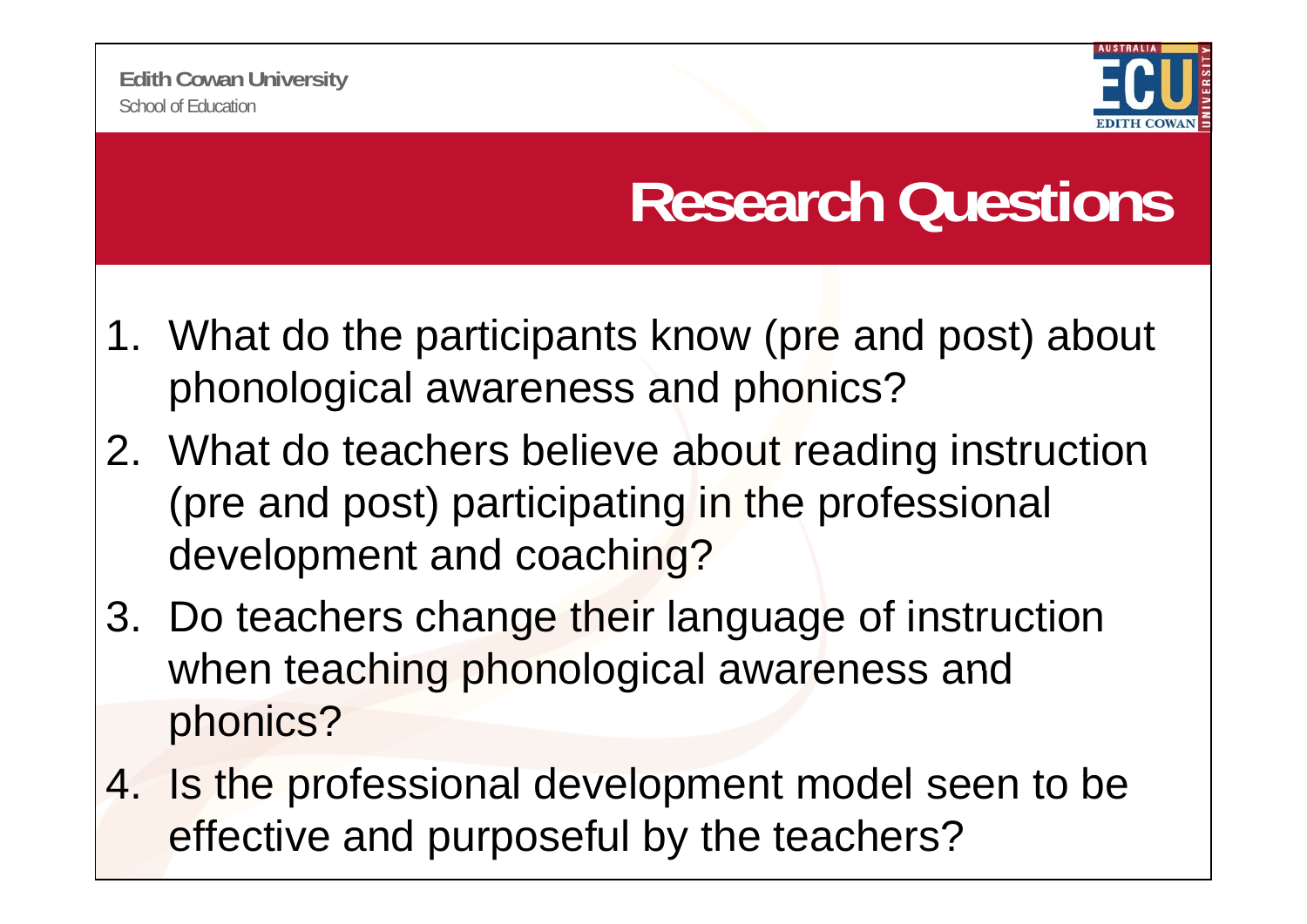

# **Background/Significance of the study**

- Evidence-based research in literacy instruction
- The Western Australian context
- Relevant research
- The Australian Curriculum: *English*
- *Let's Decode*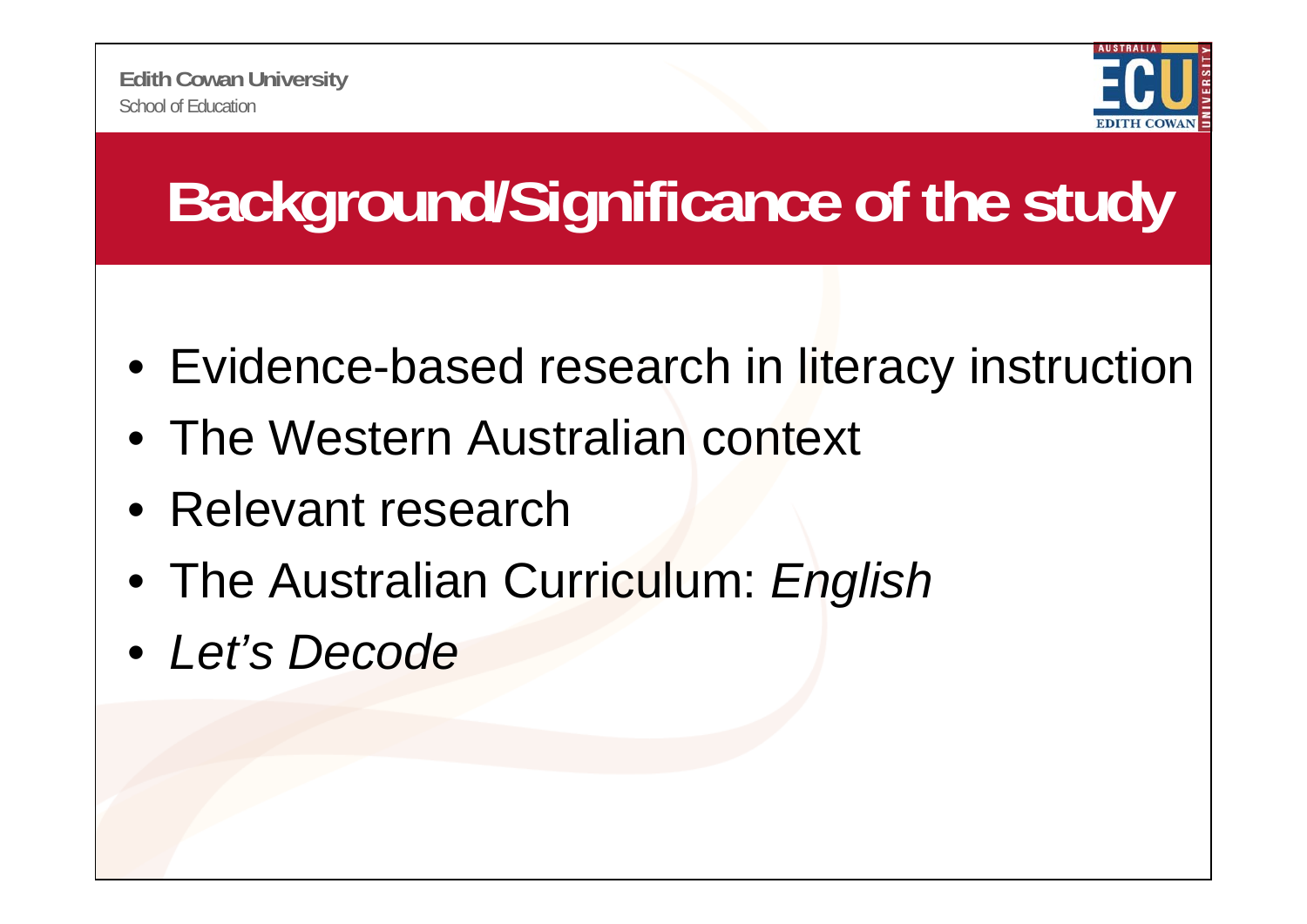

# **Significance of the Study**

- • There has been worldwide debate about the teaching of reading and the inclusion/exclusion of phonics in reading instruction
- $\bullet$ E vidence based research states that phonics should be taught in an explicit, direct and systematic manner
- $\bullet$  In Australia, there is now more of a focus on literacy in the years before formal schooling
- $\bullet$  The inclusion of phonological awareness and phonics in the Australian Curriculum-English
- $\bullet$  Research states that many teachers do not have the knowledge or understanding of phonics and phonological awareness or how to teach it effectively
- $\bullet$  **This research study provides teachers with the language of instruction (***Let's Decode),* **the teaching sequence and the knowledge and understanding of why each element of teaching phonics and phonological awareness is important through professional development, coaching and mentoring**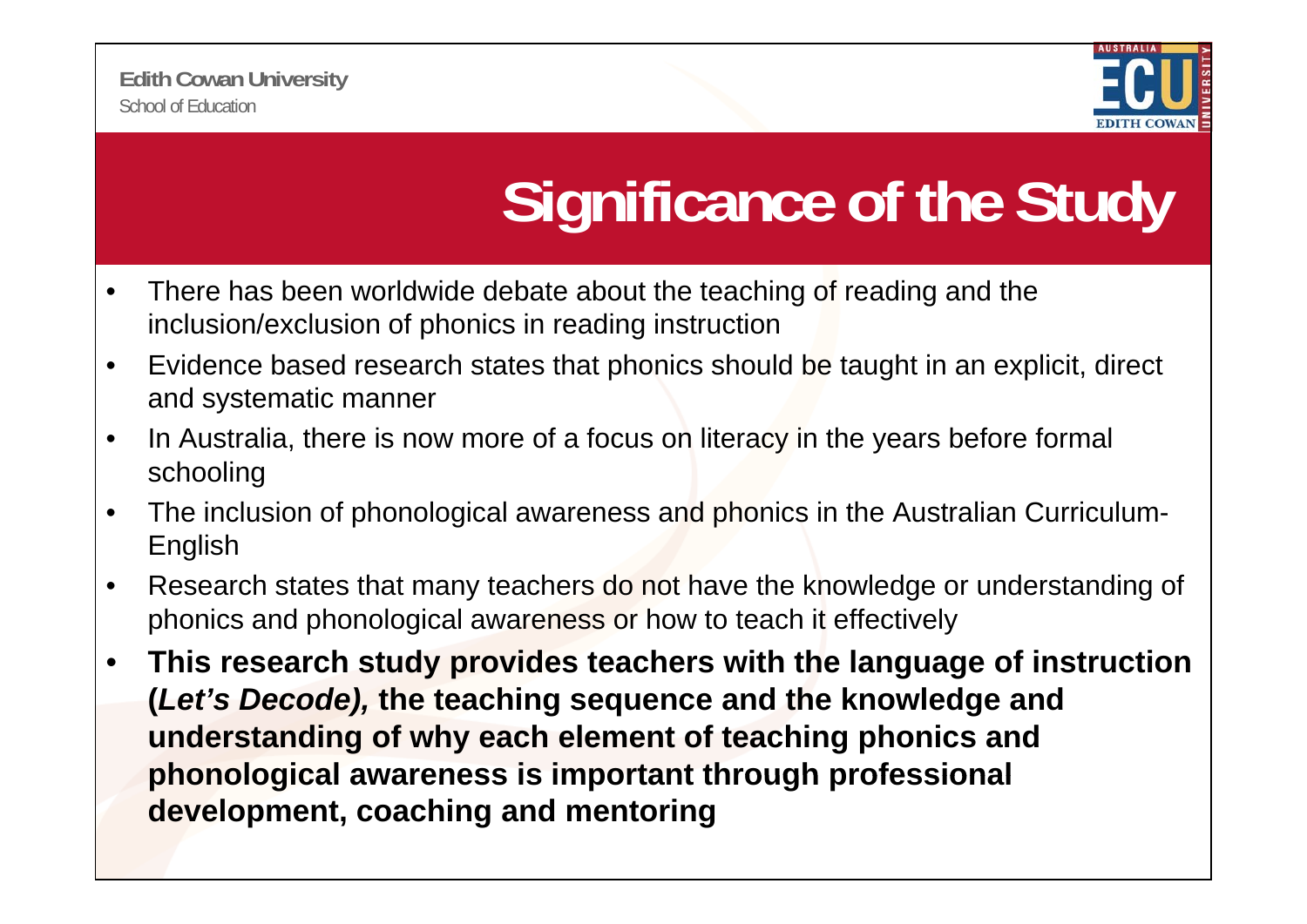

## **Theoretical framework**

### Two theoretical frameworks

## **1.Professional Development model Professional** –

- • Knowledge Application Information Systems (KAIS), (Ramey & Ramey, 2008)
- •Formative Assessment Model (FAM), (Hamre et al. 2008).

### **2. Theory of Instruction** (Englemann & Carnine, 1991)

- •Theory of Instruction Centred approaches
- $\bullet$ *Let's Decode* (Formentin, 1992)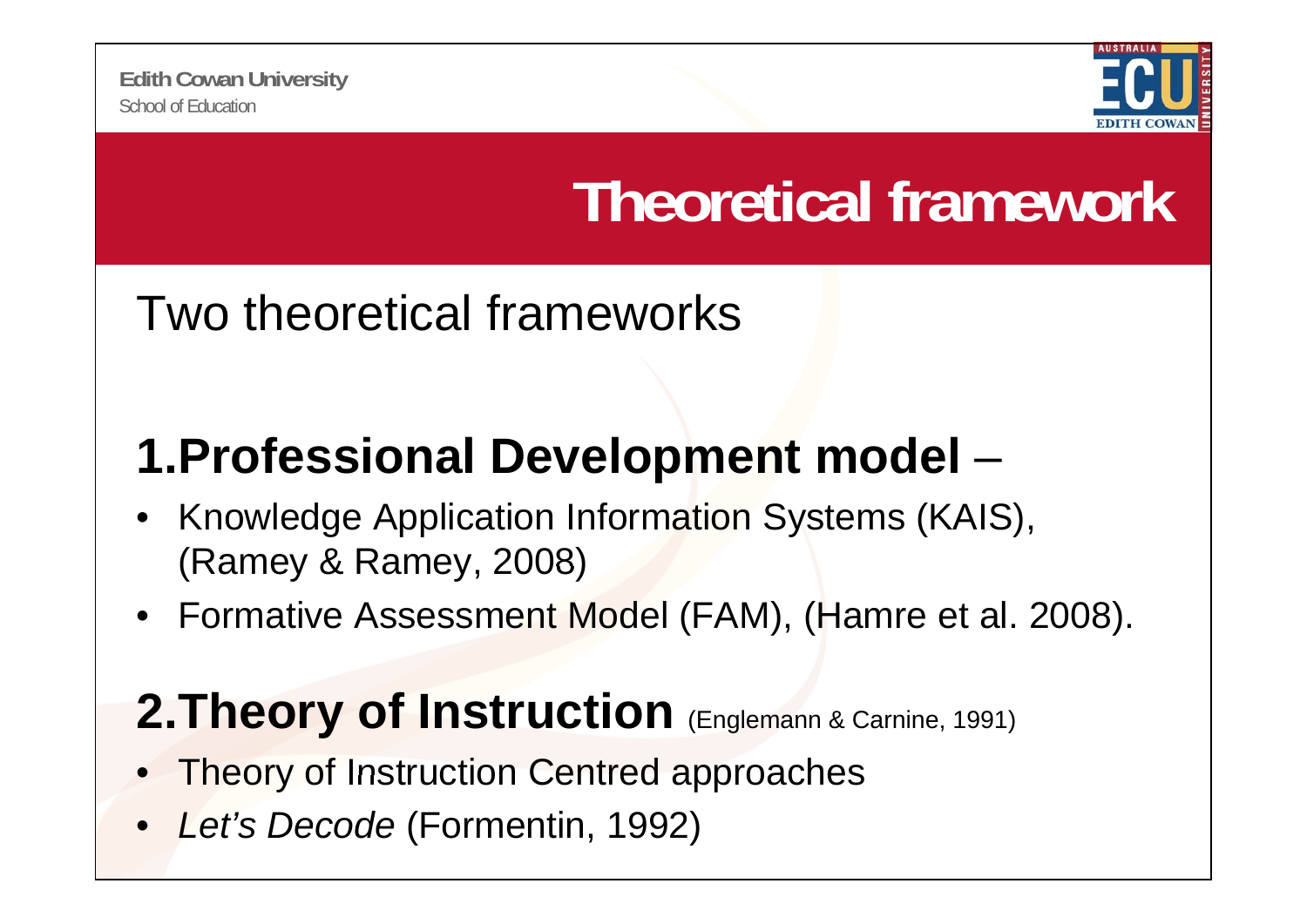

# **Methodology**

- •Mixed methods research design
- •15 participants: K, PP, Year 1 teachers
- • **Data collection (Pre):** Teacher Knowledge Survey, Theoretical Orientation Reading Profile and ABC-RIT
- $\bullet$  **Classroom Observation 1** (Record observations on the Teacher Observation Rubric)
- •**Professional Development workshop** *– Let's Decode*
- • **Classroom Observations 2, 3, 4 & 5** (Record observations on the Teacher Observation Rubric)
- • Ongoing mentoring and coaching in-between the observations as requested or required
- • **Data collection (Post):** Teacher Knowledge Survey, Theoretical Orientation Reading Profile, ABC-RIT and short interview.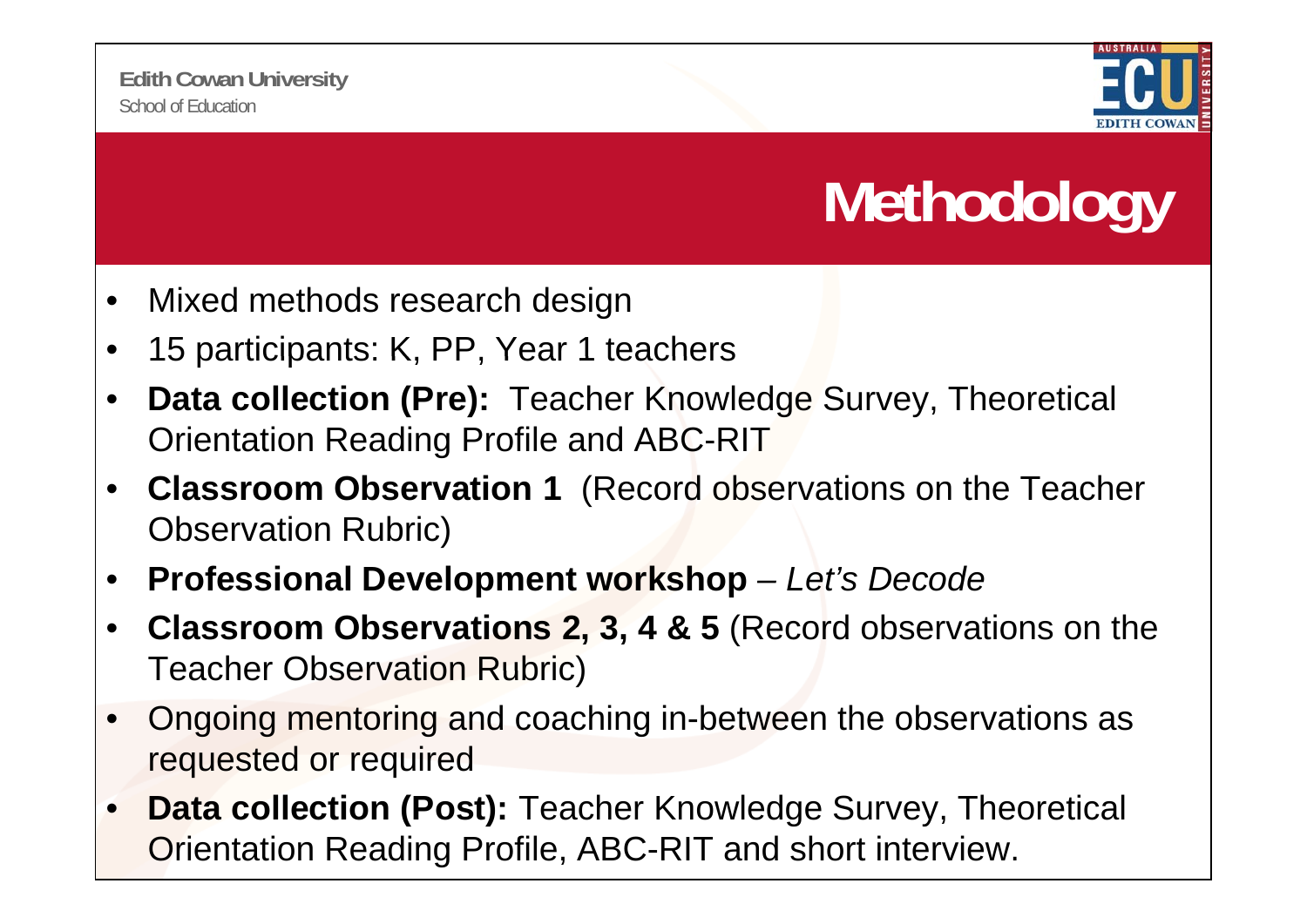

# **Preliminary Findings**

### **Quantitative**

### **Teacher Observation Rubric**

- • 11 elements were taken directly from the principles of the Theory of Instruction and used to mark the changes in teachers' instruction during each observation
- $\bullet$ A multivariate analysis of variance (MANOVA) was conducted .
- •There were statistically significant differences between the 5 observations.
- $\bullet$ For example, there were statistically significant differences between all teachers' instructions for the element of:

#### **Analysis of Behaviour**

(Manipulation of the environment to maximise student learning)

•**Presentation of appropriately paced lessons to maintain motivation of**

Between observations one and five (*p*= .025) and observations two and five (*p*=.025)